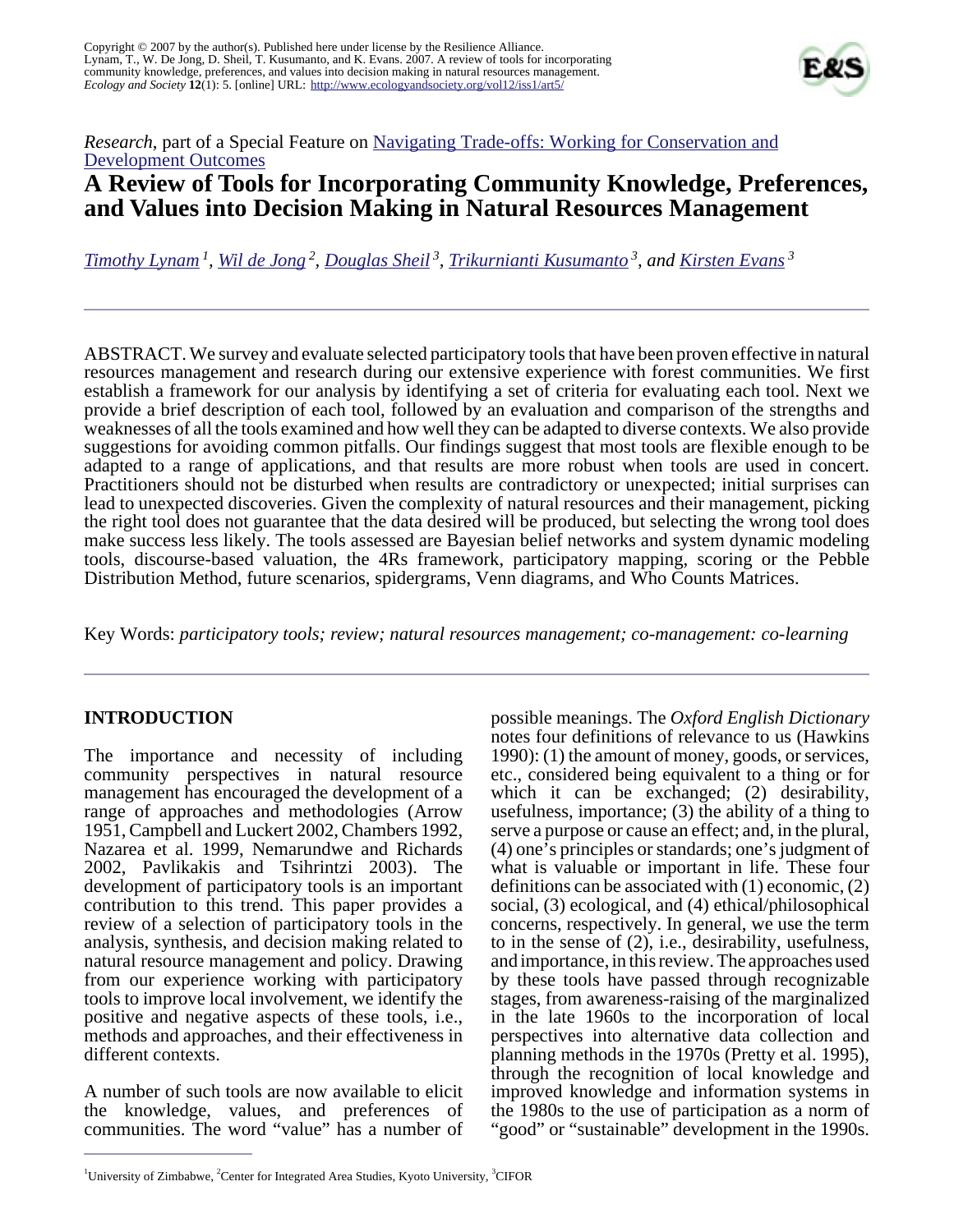There are various competing requirements that practitioners demand of participatory tools, such as standardization vs. flexibility or the often conflicting goals of knowledge or data extraction vs. empowerment (Guijt and Kaul Shah 1998, Cooke and Kothari 2001, Sarin et al. 2003). As a result, practitioners often struggle to find the most appropriate methods to suit their objectives. There has been no synthesis of experience to guide potential users as to the strengths, weaknesses, and capabilities of these tools despite their widespread use. This absence is important in the context of natural resource management and governance, in which practitioners have seldom had experience with more than one or two approaches. Such guidance can, we believe, simplify and improve the selection and application of the available approaches leading to improved natural resource management.

The Center for International Forestry Research (CIFOR) and its partners have been involved in a range of activities that have sought to improve natural resource management through a more effective involvement of, and responsiveness to, local stakeholders. The necessity and difficulty of incorporating local perspectives is greatest in tropical forest-dependent communities in which poverty, literacy, language, culture, and access can all pose obstacles to effective engagement. CIFOR has focused on developing and testing methods in these contexts, in which they must often be creatively adapted to local conditions. Our primary focus has been engaging local communities; we are less concerned with, for example, business enterprises, governments, or NGOs, which are normally quite capable of communicating and articulating their views. Our review draws lessons from these experiences. We offer a simple and relatively nontechnical overview of our reflections in the hope that the benefits of these approaches can be more widely realized and their pitfalls avoided. Our primary goal is to provide guidance for field practitioners as to which methods suit which tasks and contexts. We focus on several tools that we know from our own experience and which we consider relevant and useful.

Natural resource management is a context-specific exercise. We first provide a summary of decisionmaking processes within the context of natural resource management. Subsequently, we discuss the tools themselves, our evaluation criteria, and the

review method. We finish by distilling the key lessons learned from the field, to provide guidelines for better tool selection.

### **A DECISION-MAKING CONTEXT**

"Conventional" thinking on natural resource management often encourages a technical approach to problem solving (Uphoff 1986, Ramirez 1999, Groot and Maarleveld 2000). The process is usually linear with clearly defined steps: (1) creating a goal statement, (2) assessing constraints or problems and opportunities for achieving the goal, (3) identifying ways to solve problems, (4) selecting the "best" way, and (5) finally implementing the solution. However, practitioners who approach resource management in this top-down manner often exclude the knowledge, preferences, and values of the people affected or concerned by the outcome (Groot and Maarleveld 2002, Long and Long 1992).

There is increasing recognition that positive changes are more likely to be initiated when the attitudes, beliefs, or preferences of the people managing or depending on resources are considered in the identification of problems and the development of solutions (Ramirez 1999). Greater community involvement can achieve the desired understanding or sense of trust that practitioners require to be effective. Stakeholder engagement has evolved from a marginal concern to a driving force. However, there is a caveat: we acknowledge that it is almost impossible for researchers to be objective when they become active agents with vested interests in outcomes, often the necessary consequence of using participatory methodologies. Although this is neither a new revelation nor the inevitable outcome of stakeholder participation, it does need to be mentioned. It is also important to note that not all the research involved in making decisions about local resources demands the same level of local engagement.

Our assessment strives to distinguish the inherent aspects of the tools from the various processes in which they have been applied, although success depends on both. We discuss a number of different approaches that require varying levels of stakeholder involvement (Sheil et al. 2003, Lynam et al. 2004, cf. Diaw and Kusumanto 2005; I. Guijt, *unpublished manuscript*). Most of the methods recognize the need to develop a common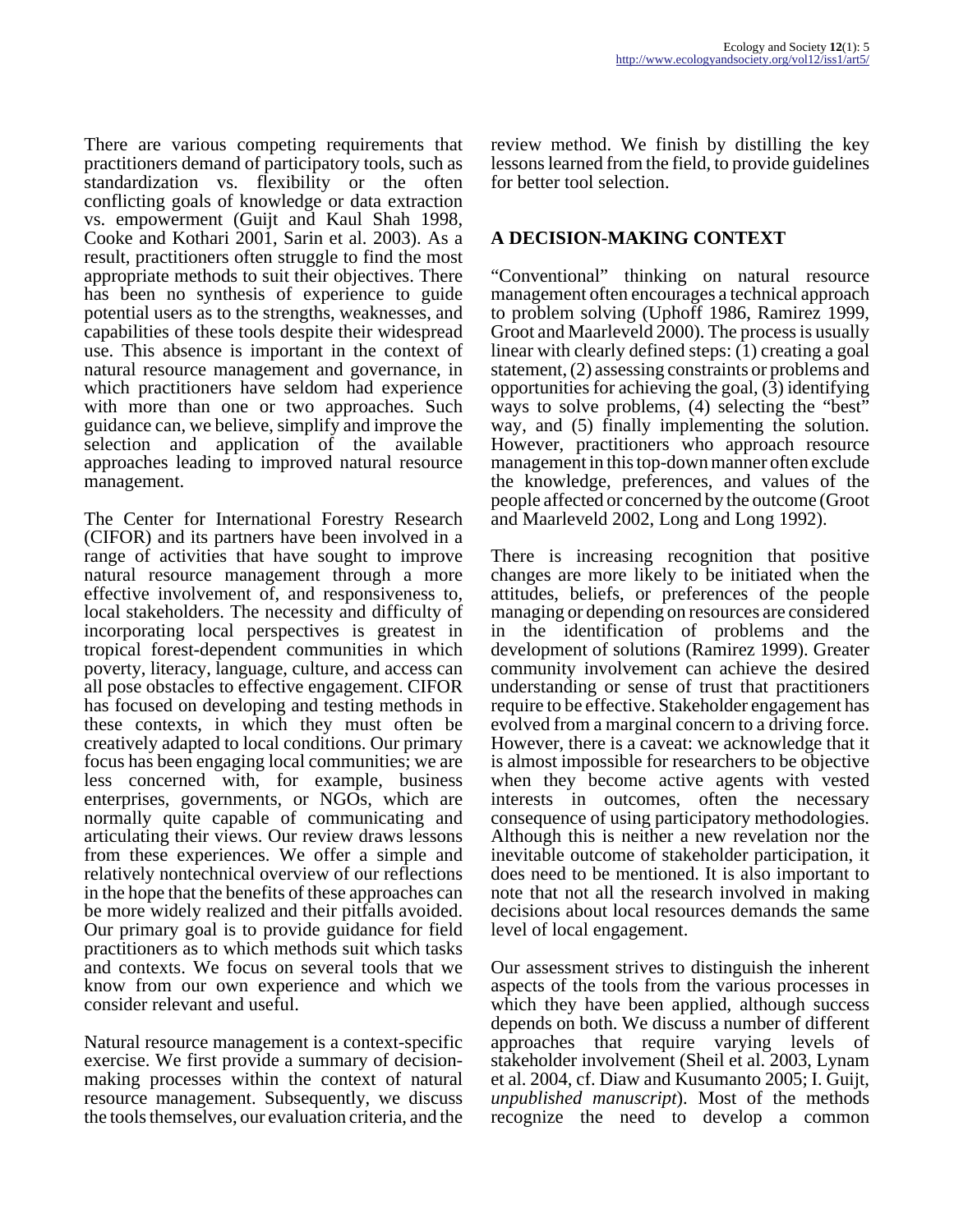understanding or vision of the domain of the investigation, and some can help search for solutions.

Different stakeholders often have competing demands and obligations. Natural resource decision making requires a process to reconcile multiple actors (Anderson et al. 1999). However, these interventions are seldom value-neutral because normative trade-offs are inevitable (Gass et al. 1997). Conventional management approaches may fail to recognize and balance the multiple interests, interactions, and variables involved in this wider context. A potential pitfall when researchers themselves become actors involved in projects in which the boundaries between research and action are blurred (Sayer and Campbell 2004) is their loss of scientific objectivity and hence scientific credibility.

There are various approaches for involving local views and perspectives. These can be understood as a continuum that we divide into three classes: (1) diagnostic and informing methods that extract knowledge, values, or preferences from a target group to understand local issues more effectively and include them in a decision-making process (Fig. 1A); (2) co-learning methods in which the perspectives of all groups change as a result of the process, but the information generated is then supplied to a decision-making process (Fig. 1B); and (3) co-management methods in which all the actors involved are learning and are included in the decision-making process (Fig. 1C). We discuss the tools in the context of these three approaches.

Deciding which participatory approach is appropriate requires the articulation of a clear question or objective. As with any analysis, wellformulated questions are more likely to generate robust answers. The investigative process must define the degree of detail necessary for each component of the analysis or process: too much information and complexity is overwhelming. A clear objective, an appropriate research design, and careful selection of methods/tools will help to distill the essential and helpful elements from the distractions. This is as true in extractive information gathering as it is in co-management decision making. In this sense, the project design and the research questions and objectives should dictate the degree of participation necessary. However, who makes the decision as to which type of participation will be required is an important issue, especially

when the type and level of participation reflects ethical and/or normative choices.

Acknowledging and understanding power relations is often important when working with communities, especially within a broader multistakeholder context (Colfer 1995, Diaw and Kusumanto 2004, Sithole 2002). Tools that effectively achieve this include Colfer's (1995) Who Counts Matrix and Venn diagrams (Pretty et al. 1995). The three approaches presented in Fig. 1 reflect different power relations, from a continuum of unbalanced power structures as represented in Fig. 1A, to evenly distributed power relations as shown in Fig. 1C. Whenever group situations are used for sharing information or knowledge, relationships come into play and careful facilitation is essential. Facilitators should be sensitive to power relations. We stress that the researcher or facilitator must address these issues; the tools alone cannot.

It is often difficult to understand linkages of cause and effect in the complexity of dynamic socioecological environments in which controlled replicated studies are unfeasible. In these circumstances, our understanding of appropriate outcomes and how to achieve them depends not only on belief and evidence but also on (1) our expectations of costs and normative views about who should bear them, (2) our ethical view of the choices, and (3) how we choose to regard the beliefs of scientists and technical experts relative to the views and knowledge of other stakeholders.

Community-level decision making is a political process, and researchers must be sensitive to the local reality when engaging stakeholders. Whose views and knowledge need to be heard, or whose attitudes and beliefs should be enhanced? These are difficult questions that the tools cannot answer. Careful planning and sensitive implementation will, however, help the conscientious researcher clarify critical aspects and judge their implications.

### **OVERVIEW OF THE TOOLS**

The aim of this overview is to provide potential users with a brief description of what each tool does, what it does not do, and how it is applied. These relationships are summarized in Table 1.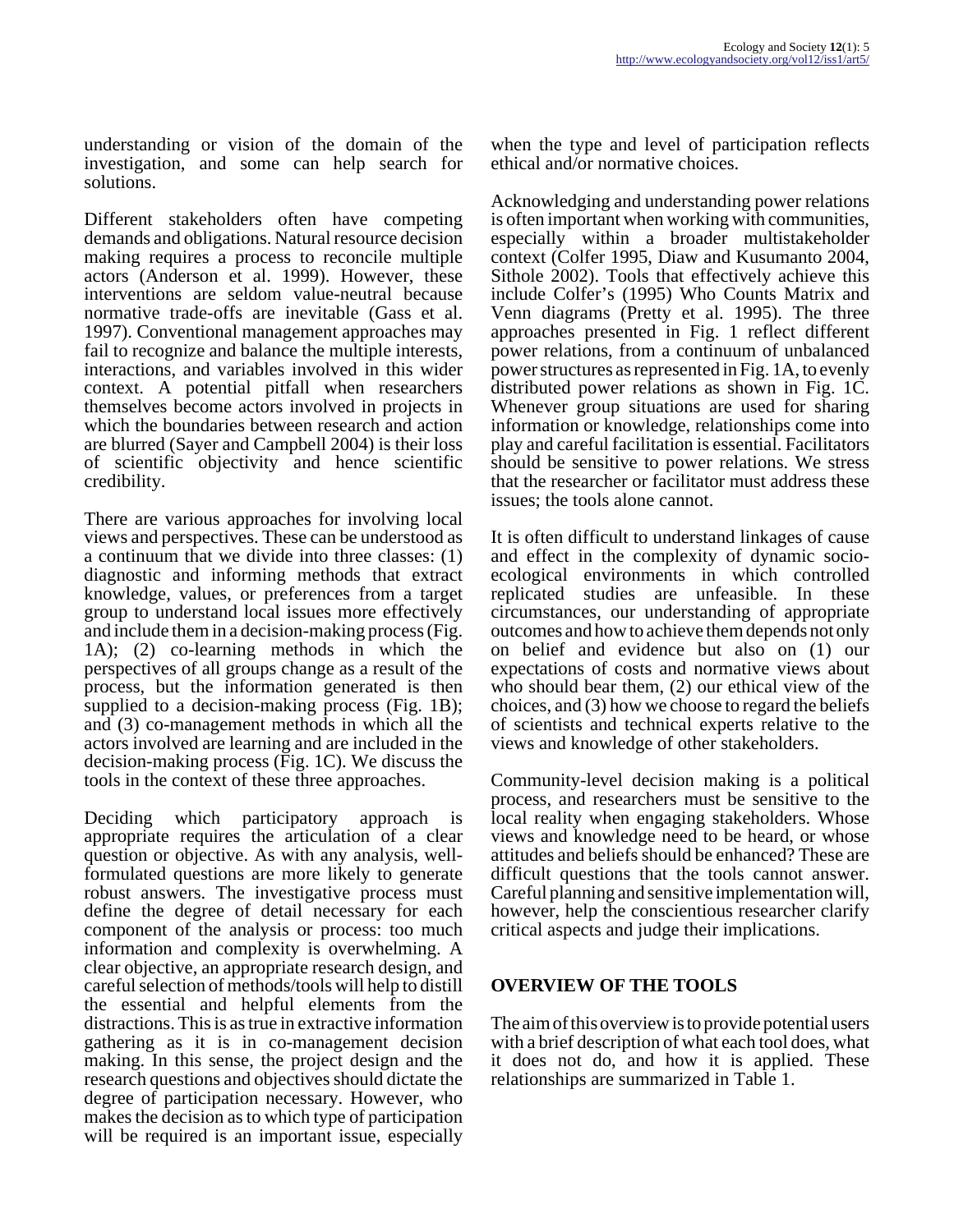**Fig. 1**. Modes of knowledge capture and use when making decisions about natural resources. The different-sized stakeholder objects represent the role of stakeholder knowledge and power. The solid arrows represent the contribution of these stakeholders to the process of synthesizing knowledge or understanding, which is represented as the outer cylinder. The final synthesized knowledge is represented as the inner cylinder. The dotted lines represent the uptake of this newly synthesized knowledge by the stakeholders. (A) Extractive use, in which knowledge, values, or preferences are synthesized by the extracting group and passed on as a diagnosis to a decision-making process. (B) Colearning, in which syntheses are developed jointly and the implications are passed to a decision-making process. (C) Co-management, in which the participants perform the syntheses and include them in a joint decision-making process.

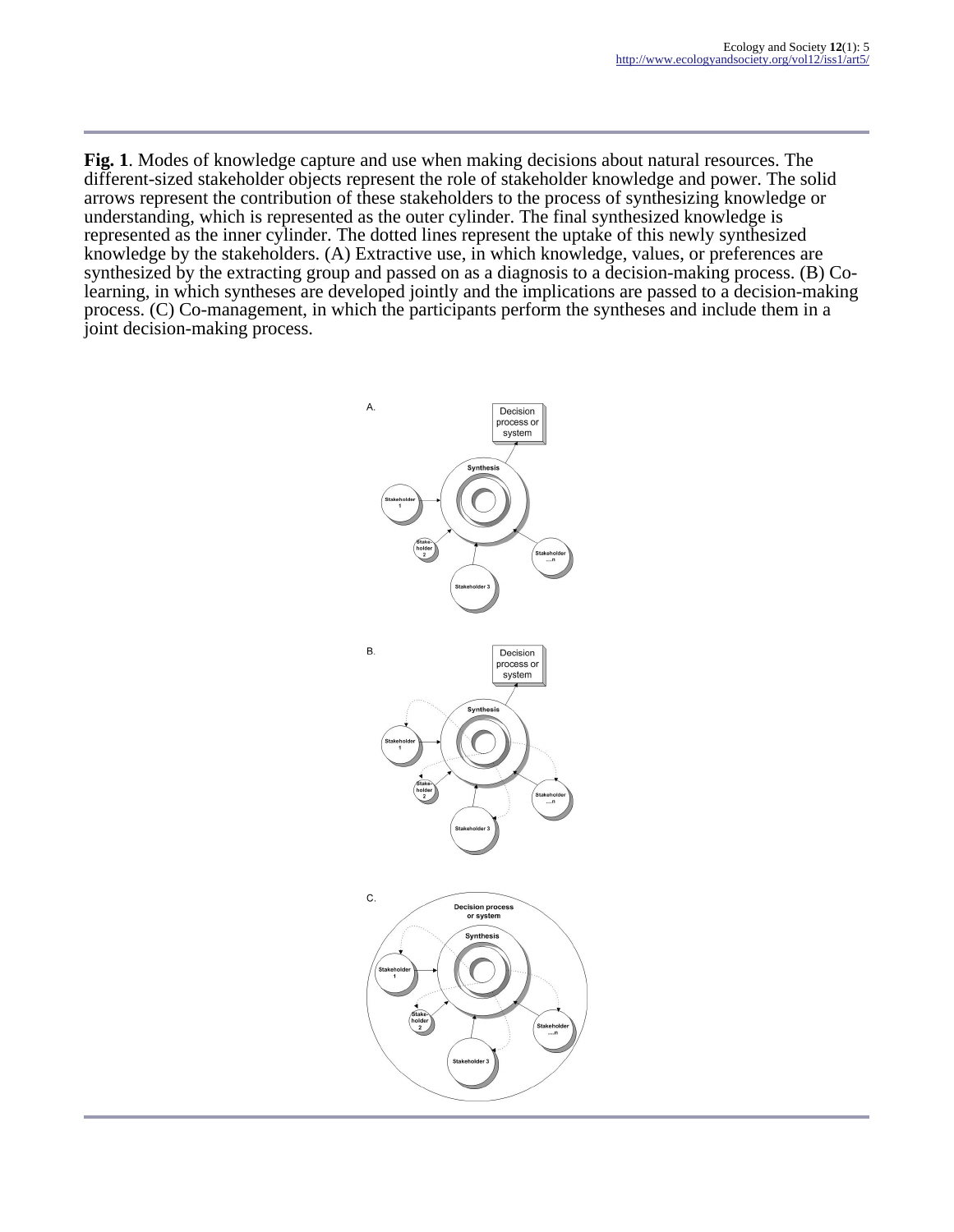| Tool                                                                                                                                                                                                     | What does it do?                                                                                                                                      | What does it not do?                                                                            | Methods                                                                                                             |
|----------------------------------------------------------------------------------------------------------------------------------------------------------------------------------------------------------|-------------------------------------------------------------------------------------------------------------------------------------------------------|-------------------------------------------------------------------------------------------------|---------------------------------------------------------------------------------------------------------------------|
| Bayesian belief<br>network (BBN),<br>system dynamic<br>model (Cain 2001,<br>Lynam et al. 2002,<br>Lynam $2003$ )                                                                                         | Simplifies complex systems<br>through key variables and their<br>relationships                                                                        | Capture all details and<br>nuances                                                              | Individual or group setting; usually<br>(but not with BBNs) requires<br>quantitative estimation of<br>relationships |
| ation (Wilson and<br>Howarth 2002)                                                                                                                                                                       | Discourse-based valu- Develops a common (group)<br>representation of importance                                                                       | Develop causal<br>relationships among<br>variables or entities                                  | Facilitated group interactions                                                                                      |
| 4Rs framework<br>(Dubois 1998)                                                                                                                                                                           | Assesses stakeholder roles and<br>resilience in forest management                                                                                     |                                                                                                 | Reveal causal relationships Carefully facilitated individual or<br>group setting                                    |
| (Lynam 1999, 2001,<br>Sheil et al. 2002)                                                                                                                                                                 | Participatory mapping Represents spatial relationships                                                                                                | Represent spatial<br>interactions                                                               | Individual or group setting                                                                                         |
| Pebble Distribution<br>Method (e.g., Colfer<br>et al. 1999a, Sheil et<br>al. 2002, 2003)                                                                                                                 | Rates alternatives (items) and<br>encourages examination of the<br>underlying reasons for these<br>ratings                                            | Represent, clarify, or<br>reveal relationships or<br>processes                                  | Individual or group setting<br>supervised by a facilitator who must<br>carefully introduce and guide the<br>process |
| (Wollenberg et al.<br><b>2000</b> )                                                                                                                                                                      | Vision/pathway scenario Envisions and articulates an<br>ideal future as a basis for<br>planning and decision making<br>or developing a shared vision  | Quantify relationships or<br>identify the causal<br>relationships among<br>process or variables | Entire community                                                                                                    |
| Alternative scenario<br>(Wollenberg et al<br>al. 2003)                                                                                                                                                   | Imagines and describes several<br>possible future outcomes<br>2000, Nemarundwe et (negative or positive) based on<br>current trends and uncertainties | Quantify relationships                                                                          | Entire community                                                                                                    |
| Spidergram (Lynam<br>$1\bar{9}99, \bar{2}001$                                                                                                                                                            | Represents causal or categorical Represent feedback or<br>relationships among variables<br>related to a central question                              | dynamic relationships                                                                           | Individual or group setting; useful in<br>discourse-based valuation to develop<br>consensus                         |
| Venn diagram (Pretty<br>et al. 1995)                                                                                                                                                                     | Represents social relationships<br>and power differences between<br>stakeholders                                                                      | Represent causal<br>relationships                                                               | Individual or group setting                                                                                         |
| <b>Who Counts Matrix</b><br>Gives priority to stakeholders<br>whose well-being is closely<br>(Colfer et al. $1999b$ )<br>linked to forest management,<br>using seven dimensions to<br>assess these links |                                                                                                                                                       | Provide specific<br>definitions of terms and<br>indicators to assess<br>dimensions              | Individual or group setting                                                                                         |

## **Table 1**. Evaluation criteria applied to each of the tools reviewed: capabilities.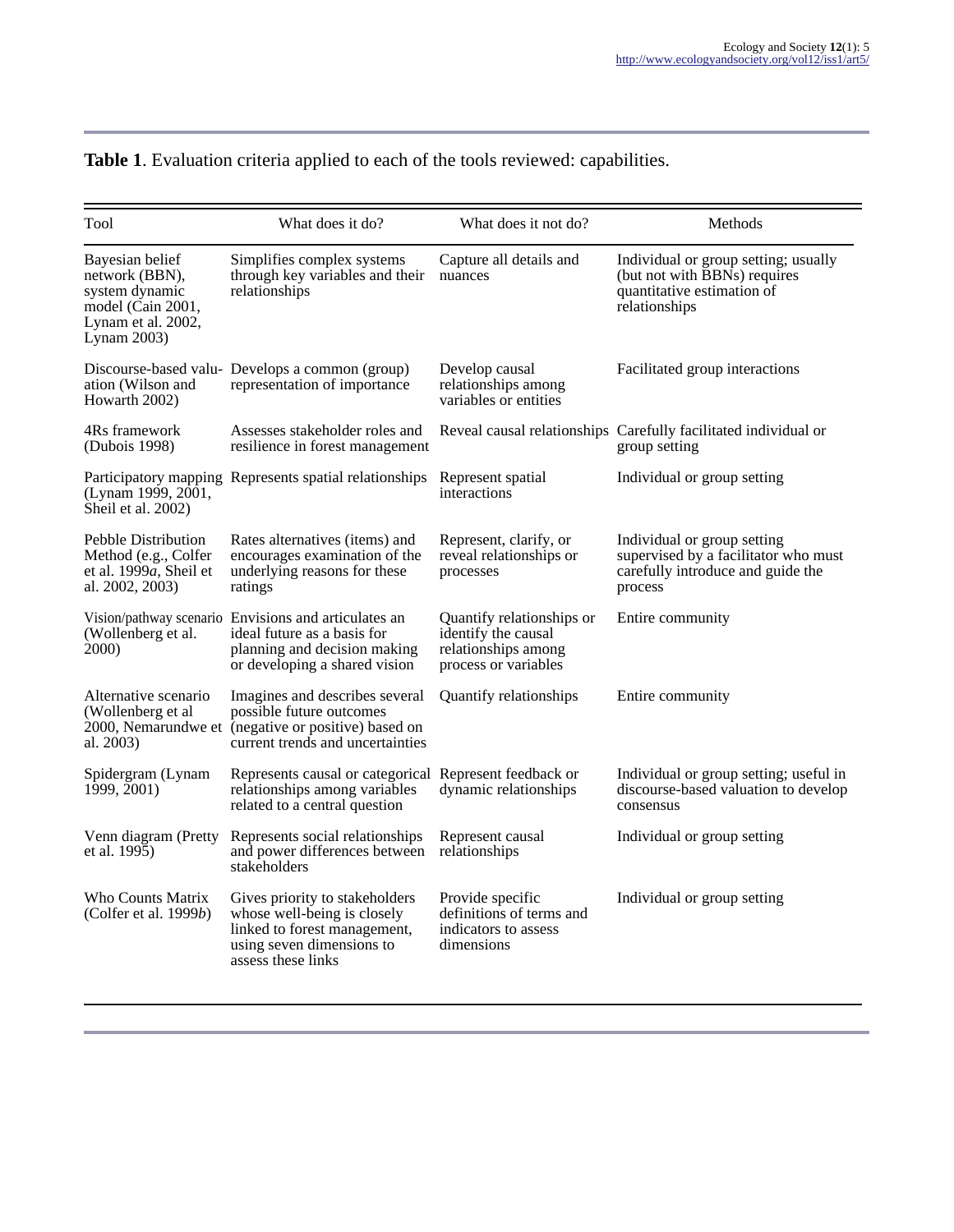#### **Bayesian belief networks and system dynamic modeling tools**

Bayesian belief networks (BBNs) and system dynamic modeling tools (Cain 2001, Sayer and Campbell 2004) are modeling tools, generally computer software packages, that facilitate the development of formal representations of a problem or question. Most often these are cast in numerical terms, but BBNs may also deal with qualitative variables (Cain 2001). The great advantage of modeling is that it compels users to clearly articulate variables and the relationships among variables. Models can be used in group situations that build on the participants' perceptions, or a modeler can construct them from other representations. Modeling tools are not generally good at capturing all the nuances and subtleties in a set of relationships; their usefulness is in representing the essential elements of a problem or issue.

#### **Discourse-based valuation**

Discourse-based valuation (Wilson and Howarth 2002) is a method for groups to develop agreedupon values or orderings for multiple entities. The participants create an agreed-upon preference ordering of entities or concepts. Depending on the metric being used, this ordering can use continuous, discrete, or nominal scales. The process does not develop relationships among variables or value entities. The tool must be applied in a group situation in which the participants perform the valuation. These methods require careful facilitation to prevent the domination of the final values by specific interest groups or individuals.

### **The 4Rs framework**

The 4Rs framework (Dubois 1998) assesses stakeholders' roles and resilience in forest management. This method analyzes the balance/ imbalance of the stakeholders' four "Rs": respective rights, responsibilities, returns, and relationships. The tool can be used either by outsiders to organize systematically the 4Rs information or in group settings in which stakeholders identify their roles in forest management and then analyze any imbalance between the four Rs. When used in group settings, the four Rs serve as a facilitation tool to help different stakeholders negotiate their respective

roles in forest management. The tool does not reveal causal relationships among entities.

### **Participatory mapping**

Participatory mapping (Lynam 1999, 2001, Mascarenhas 1991, Sheil et al. 2002, 2007) is an individual or group method for developing representations of spatial relationships among realworld structures or objects. Participants use pen and paper to develop sketches or drawings or develop three-dimensional representations to capture the perceptions of the spatial relationships of a group or an individual. Unless scaled maps are first used as a preliminary base, it can be a challenge to generate scaled maps in which the scale relates to true distances on the ground. It is also sometimes difficult to identify which factors, e.g., size, distance, or some other attribute, are contributing to the scaling or weighting that occurs. However, this exercise can be a useful introduction to exploring the processes underpinning the emergent maps. In some situations, using existing geo-referenced information as a starting point can be very useful but also requires careful checking to establish the degree of accuracy.

### **The Pebble Distribution Method**

The Pebble Distribution Method or PDM (Colfer et al. 1999*a,* Sheil et al. 2002, 2003) is a flexible, simple diagnostic scoring procedure that clarifies both the understandings and the priorities of the participants. A preliminary discussion with the target group defines which aspects will be scored and the criteria for scoring to ensure a clear understanding among the participants. The facilitator then introduces a series of cards with a label and usually a picture symbolizing the aspects to be scored. The facilitator demonstrates how the counters should be distributed on the cards according to the quantitative relationships or values of the group. The participants then distribute counters onto the cards. The scoring is not the end point: the respondents are always asked to explain the final scores. There are innumerable possible applications of this tool. Evaluations applied in the Multidisciplinary Landscape Assessment of the Center for International Forestry Research (see Sheil et al. 2002, 2003) included examining the relative importance of different types of landscape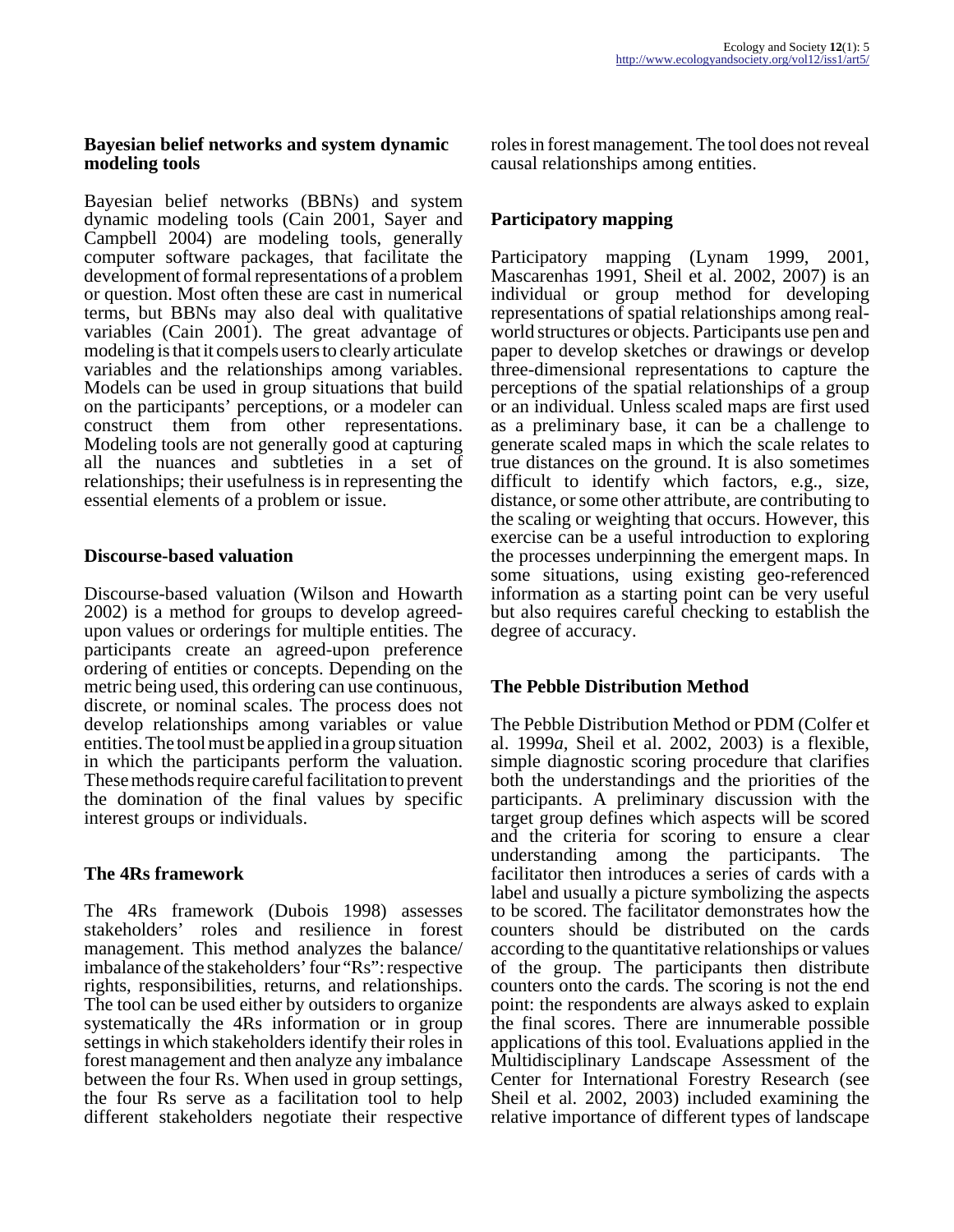elements vs. types of use, e.g., food, medicinal products, etc. A hierarchical adaptation of the procedure was successfully used to identify and weigh the relative importance of the most important wild species. Some forms of quantitative analyses of the scoring results are also possible (Sheil and Liswanti 2007).

### **Future scenarios**

Future scenarios methods help people learn about the future and anticipate the unexpected, particularly in conditions of uncertainty and complexity. The key steps of scenarios involve developing likely trajectories of how important aspects of life may evolve over time or interact in the future. Future scenarios methods can also develop desired futures and the pathways needed to reach them, or the method can be adapted to indicate predicted pathways and identify key points at which these pathways can or should be influenced. Wollenberg et al. (2000) used four different scenarios methods in community work, each for a different purpose: vision scenarios serve to elicit people's hopes and aspirations, projection scenarios identify the consequences of the current situation projected into the future, pathway scenarios illustrate routes of evolving scenarios and design for strategies for change, and alternative scenarios show a range of possible alternatives of the future and help to deal with uncertainty.

### **Spidergrams**

Spidergrams (Lynam 1999, 2001) provide a representation of the components, attributes, or dimensions of the answer to a clearly articulated question. The tool explores these factors in increasing detail based on the relative contribution of each component to the answer. Spidergrams can be generated in either group or individual settings and yield results as weighted figures or tables. They are typically used as part of a discourse-based valuation process so that the weights associated with each component are group-defined values. Spidergrams are not good at representing dynamic relationships or feedbacks.

### **Venn diagrams**

Venn diagrams represent social relationships among stakeholders and, where desired, power differences between them. They are an easy-to-use visual tool that helps participants explore social relationships between stakeholders. The tool itself does not reveal causal relationships among entities, but it can be used to encourage participants to explore and analyze causal links. Venn diagrams can be combined with a focused discussion among group participants.

### **Who Counts Matrices**

Who Counts Matrices (Colfer 1995) identify stakeholders whose well-being is closely linked to forest management and could be adapted for other contexts. The tool suggests seven dimensions for assessing this link and provides a simple scoring technique for determining which stakeholders should be given priority in forest management in a particular locale. These seven dimensions are: (1) proximity to the forest, (2) pre-existing rights, (3) dependency on the forest, (4) poverty, (5) local knowledge, (6) forest/culture integration, and (7) power deficits. The matrix is often less useful for academic purposes, which would require a more specific definition of terms, including indicators for assessing dimensions.

#### **RATIONALE AND EVALUATION CRITERIA**

Any form of participation, whether in the context of research or natural resource management practice, involves far more than the mechanical application of participatory tools for capturing local stakeholder perspectives and knowledge. Nevertheless, tool selection matters: success is not guaranteed by selecting the right tool, but it is excluded by selecting the wrong one. In addition, an awareness of methodological strengths and weaknesses can help in the application and interpretation of results. A suitable participatory tool, when correctly executed, can change the very attitudes of the people involved, bringing about "reversals" or major insights into the mental how-it-works constructs of both local actors, who are often referred to as "insiders," and field practitioners or researchers, often called "outsiders" (Chambers 1992, 1997). Such experiences provide a powerful means of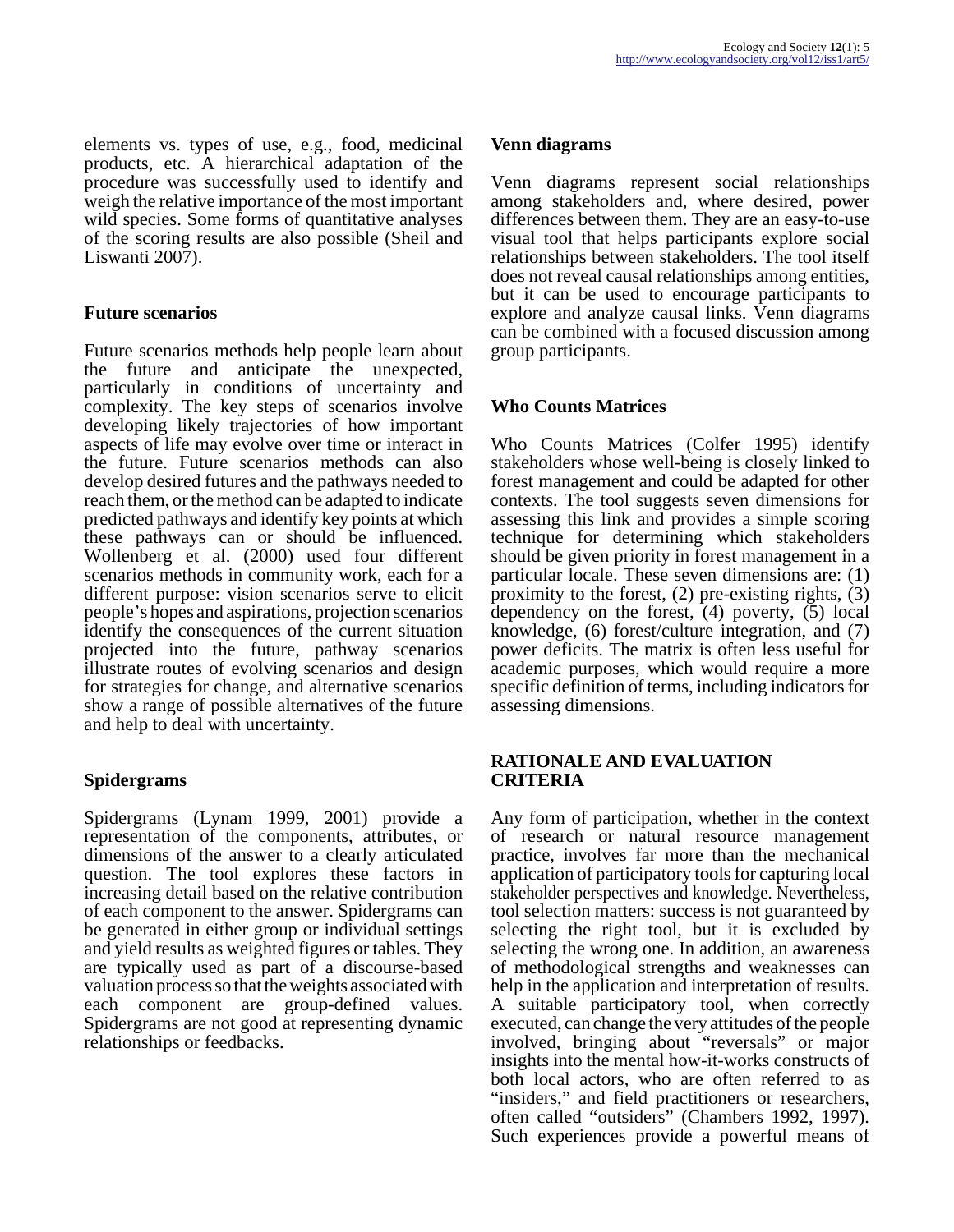generating changes in the relationships between insiders and outsiders and can facilitate greater understanding between all stakeholders.

How did we evaluate the tools? We discussed the merits and failures of each method among ourselves and with colleagues, and when possible examined the literature, in an attempt to clarify which appraisals were justified and appropriate. Published literature is poor at describing failed studies, so our evaluative process draws on our own experiences, suggestions from colleagues, and common sense.

We sought to make it easier to compare tools by developing general themes such as categories of evaluation criteria and by devising standard criteria to accompany these. Considering the observations we have made so far, we believe that participatory tools must: (1) support communication and learning between the insiders and outsiders who are using the tools; (2) be adaptable for implementation in various decision-making contexts and for use by diverse users, including those at the local level; and (3) produce data and information that are useful and valid as a basis for decision-making or can be used for further analyses.

Based on these characteristics, we defined three different categories of evaluation criteria: (1) capabilities, in which the potential applications of the tool are evaluated; (2) use, in which the conditions or context of use are evaluated; and (3) products, in which the nature of the results or outputs of the tool are evaluated. Although the diversity of contexts and variables makes it a challenge to choose the most appropriate evaluation criteria, these three principal types of criteria can provide guidance in the selection of tools for participatory decision making.

In terms of capabilities, we were seeking tools that could identify the stakeholders or their relative importance, elicit knowledge and values, make it easier to deal with culturally sensitive issues, be either flexible or narrow in use, produce data in a specific format, and be either analytic or creative. With regard to use, tools had to encourage communication and/or learning among different local stakeholders and between local stakeholders and the researchers using the tool; promote colearning or single group learning; be simple to use; be readily translatable across socioeconomic groups and cultures; be dynamic, iterative, or recursive; easily provide specialized knowledge; require

specific skills from the user; be suitable for use by members of the community; and be capable of rapid implementation. The products generated by these tools had to enable the expression or understanding of uncertainty; provide results that are readily communicated to target groups, easily aggregated and summarized, and clear and appealing to distant or centralized policy/decision makers; and be reasonably accurate and precise.

#### **APPLYING EVALUATION CRITERIA TO A SELECTION OF TOOLS**

We applied the evaluation criteria listed above to the tools in Table 1 and present the results in Tables 2, 3, and 4. Our judgments are based primarily on forest management in poor and marginalized communities. We do not expect that a single tool will be appropriate for all purposes. The reader should be able to select the tools that are the most appropriate for the defined needs or question by comparing the tools' performance based on these criteria. Before implementing a tool, we strongly advise the reader to refer to the literature that describes the tools and seek guidance from practitioners experienced in their application.

### **KEY LESSONS FROM THE FIELD**

We have learned a great deal about what works, under what conditions and why from our experience applying these tools across various problem domains and contexts. We do not illustrate our account with field examples, because the amount of text needed to provide adequate context for each was felt to outweigh the benefits. In this section we summarize some of the key lessons that are reflected in Tables 2–4.

Most importantly, the nature of the process in which the tools are embedded plays a critical role in success and failure. This is probably more significant in the context of natural resource decision making with local communities than in many other fields of enquiry. Most of the tools presented in this paper can be used either to extract information as in Fig. 1A or for participatory comanagement as in Fig. 1C. Although some tools may be more suitable for one application than another, the reality is that each tool could be used anywhere across the continuum. The investigator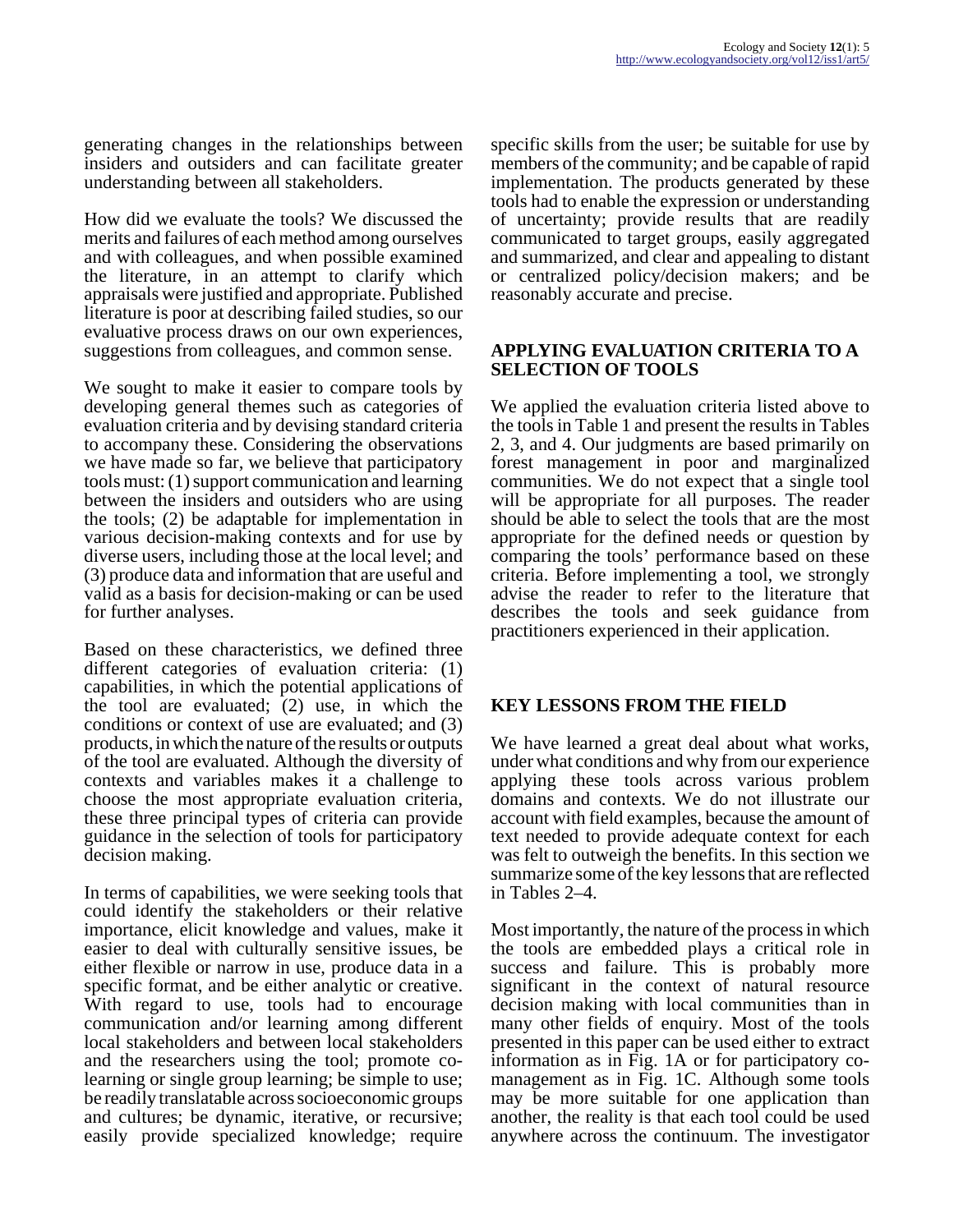| <b>Tools</b>                                                | Does it<br>identify stak-<br>eholders or<br>their relative<br>importance? | Does it elicit<br>knowledge? | Does it elicit<br>values? | Is it flexible<br>or narrow in<br>use? | Does it help<br>deal with<br>culturally se-<br>nsitive issues? | What formats<br>does it<br>produce?                    | Is it analytic<br>or creative? |
|-------------------------------------------------------------|---------------------------------------------------------------------------|------------------------------|---------------------------|----------------------------------------|----------------------------------------------------------------|--------------------------------------------------------|--------------------------------|
| Bayesian belief<br>network and<br>system dyna-<br>mic model | Yes                                                                       | Yes                          | Not usually               | <b>Narrow</b>                          | N <sub>0</sub>                                                 | Highly varied<br>from maps<br>to text                  | <b>B</b> oth                   |
| Discourse-<br>based valuat-<br>ion                          | N <sub>o</sub>                                                            | Not usually                  | Yes                       | Narrow                                 | Yes                                                            | Tables                                                 | Analytic                       |
| 4Rs framework                                               | Yes                                                                       | Yes                          | Yes                       | <b>Narrow</b>                          | Yes                                                            | Tables                                                 | Analytic                       |
| Participatory<br>mapping                                    | N <sub>o</sub>                                                            | Yes                          | N <sub>o</sub>            | $Flexible^{\dagger}$                   | N <sub>o</sub>                                                 | Maps drawn<br>on paper or<br>the ground                | Analytic                       |
| Pebble Distr-<br>ibution Method                             | Not usually                                                               | N <sub>0</sub>               | Yes                       | Flexible                               | Possible                                                       | Tables; num-<br>bers; explan-<br>atory statem-<br>ents | Analytic                       |
| Future scenario                                             | Not usually                                                               | Yes                          | N <sub>o</sub>            | <b>Narrow</b>                          | N <sub>0</sub>                                                 | Stories and<br>drawings                                | <b>B</b> oth                   |
| Spidergram                                                  | Yes, but not<br>their relatio-<br>nships                                  | Yes                          | Yes                       | Flexible                               | Yes                                                            | Figures; tables                                        | Analytic                       |
| Venn diagram                                                | Yes                                                                       | Depends on<br>use            | Yes                       | Flexible                               | Depends on<br>use                                              | Drawings                                               | <b>B</b> oth                   |
| <b>Who Counts</b><br>Matrixes                               | Yes                                                                       | Yes                          | Yes                       | Narrow                                 | Depends on<br>use                                              | Tables                                                 | Analytic                       |

**Table 2**. Evaluation criteria applied to each of the tools reviewed: use.

† In the context of spatial representations.

must identify which level of engagement is required to achieve his or her given objectives. The tools can then be adapted to achieve specific goals.

The researcher must recognize that the relationships among the participants of an informant group, including the researcher, will influence the results. Any observed outcomes reflect the dynamics among the stakeholders, as well as societal and cultural

norms. This presents challenges to the practitioner, who must identify underlying power relations and then either adjust for them or take them into account.

Unlike conventional social research, in which a method can be pretested by, e.g., piloting a questionnaire or trying out a semi-structured interview process, many of the tools described here are applied in contexts in which pretesting is not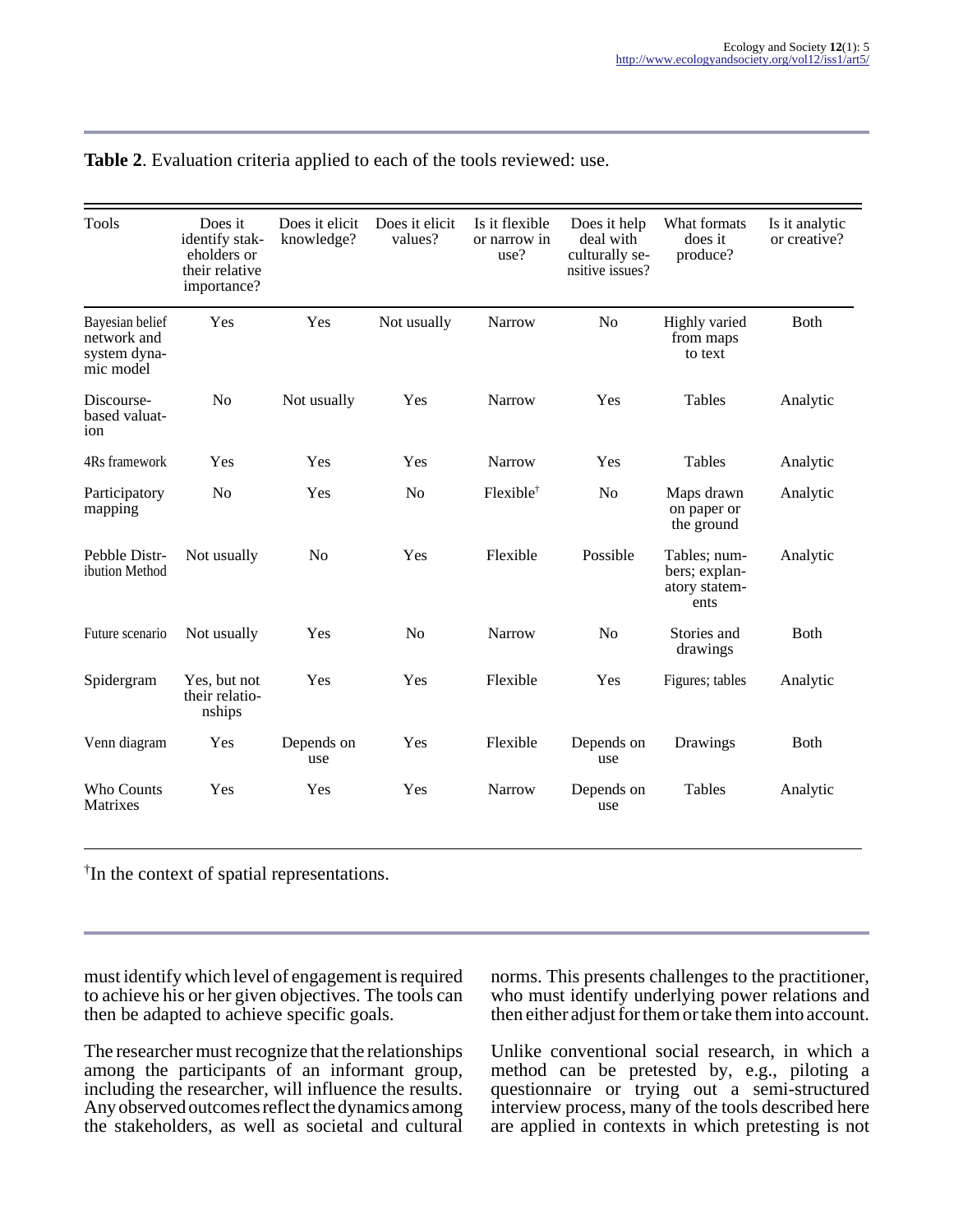## **Table 3**. Evaluation criteria applied to each of the tools reviewed: products.

| Tools                                                                      | Does it<br>encourage<br>commu-<br>nication<br>and lear-<br>ning am-<br>ong diff-<br>erent st-<br>akehold-<br>ers? | Does it<br>encourage<br>co-learn-<br>ing or<br>single g-<br>roup lea-<br>rning? | Does it<br>encourage<br>commu-<br>nication<br>and lear-<br>ning bet-<br>ween lo-<br>cal stak-<br>eholders<br>and use-<br>rs? | Is it<br>simple to<br>use? | Is it<br>readily<br>translat-<br>able acr-<br>oss soci-<br>oecono-<br>mic gro-<br>ups? | Is it<br>readily<br>translat-<br>able acr-<br>oss cult-<br>ures? | Does it<br>allow for<br>dynamic,<br>iterative,<br>or recur-<br>sive use? | Does it<br>easily p-<br>rovide s-<br>pecialized<br>knowle-<br>$\text{dge?}$ | What sp-<br>ecific s-<br>kills are<br>required<br>from the<br>user?                 | Can co-<br>mmunity<br>members<br>use it<br>themsel-<br>ves?                           | Is it<br>capable of<br>rapid impl-<br>ementation? |
|----------------------------------------------------------------------------|-------------------------------------------------------------------------------------------------------------------|---------------------------------------------------------------------------------|------------------------------------------------------------------------------------------------------------------------------|----------------------------|----------------------------------------------------------------------------------------|------------------------------------------------------------------|--------------------------------------------------------------------------|-----------------------------------------------------------------------------|-------------------------------------------------------------------------------------|---------------------------------------------------------------------------------------|---------------------------------------------------|
| Bayesian<br>belief n-<br>etwork<br>and syst-<br>em dyn-<br>amic m-<br>odel | Yes                                                                                                               | Can be<br>co-learn-<br>ing, but<br>this is<br>difficult                         | Yes, if<br>developed<br>jointly                                                                                              | No                         | No                                                                                     | Unknown                                                          | Yes                                                                      | No                                                                          | Numera-<br>cy; abst-<br>ract rea-<br>soning                                         | No                                                                                    | No                                                |
| Discour-<br>se-based<br>valuation                                          | Yes                                                                                                               | Co-lear-<br>ning                                                                | Yes                                                                                                                          | Variable                   | Depend-<br>ent on<br>power s-<br>tructures                                             | Unknown                                                          | Yes                                                                      | Yes                                                                         | Numeracy                                                                            | Yes, with<br>training                                                                 | Yes                                               |
| 4Rs fra-<br>mework                                                         | Yes                                                                                                               | <b>Both</b>                                                                     | Depends<br>on use                                                                                                            | Variable                   | Yes                                                                                    | Unknown                                                          | Yes                                                                      | No                                                                          | Able to<br>mediate/<br>facilitate<br>divergent<br>views                             | Yes, with<br>training,<br>but needs<br>neutral<br>facilitator,<br>may be<br>difficult | N <sub>0</sub>                                    |
| Particip-<br>atory m-<br>apping                                            | Yes                                                                                                               | Co-lear-<br>ning                                                                | Yes                                                                                                                          | Yes                        | No                                                                                     | Unknown                                                          | Yes                                                                      | Yes                                                                         | Drawing;<br>two-di-<br>mensional<br>abstract<br>thinking<br>and repr-<br>esentation | Yes                                                                                   | Yes                                               |
| Pebble<br>Distribu-<br>tion Me-<br>thod                                    | Yes                                                                                                               | Both po-<br>ssible                                                              | Yes                                                                                                                          | Yes                        | Yes                                                                                    | Yes                                                              | Can be                                                                   | Yes                                                                         | Numeracy<br>and sha-<br>red defi-<br>nitions                                        | Yes                                                                                   | Yes                                               |
| Future s-<br>cenario                                                       | Yes                                                                                                               | Co-lear-<br>ning                                                                | Yes                                                                                                                          | No                         | Yes                                                                                    | Yes                                                              | Yes                                                                      | Yes                                                                         | Abstract<br>reasoning                                                               | Yes                                                                                   | N <sub>0</sub>                                    |
| Spiderg-<br>ram                                                            | Yes                                                                                                               | Co-lear-<br>ning                                                                | Yes                                                                                                                          | Yes                        | Yes                                                                                    | Yes                                                              | Yes                                                                      | Yes                                                                         | Numeracy                                                                            | Yes                                                                                   | Yes                                               |
| Venn di-<br>agram                                                          | Yes                                                                                                               | Both                                                                            | Depends<br>on use                                                                                                            | Yes                        | Yes                                                                                    | Yes                                                              | Yes                                                                      | Yes                                                                         | Abstract<br>visualiz-<br>ing and<br>inferring                                       | Yes                                                                                   | Yes                                               |
| Who C-<br>ounts<br>Matrix                                                  | Yes                                                                                                               | Can be<br>both                                                                  | Depends<br>on use                                                                                                            | Yes                        | Yes                                                                                    | Yes                                                              | $\rm No$                                                                 | $\rm No$                                                                    | Shared<br>definiti-<br>ons and<br>numeracy                                          | Yes                                                                                   | $\rm No$                                          |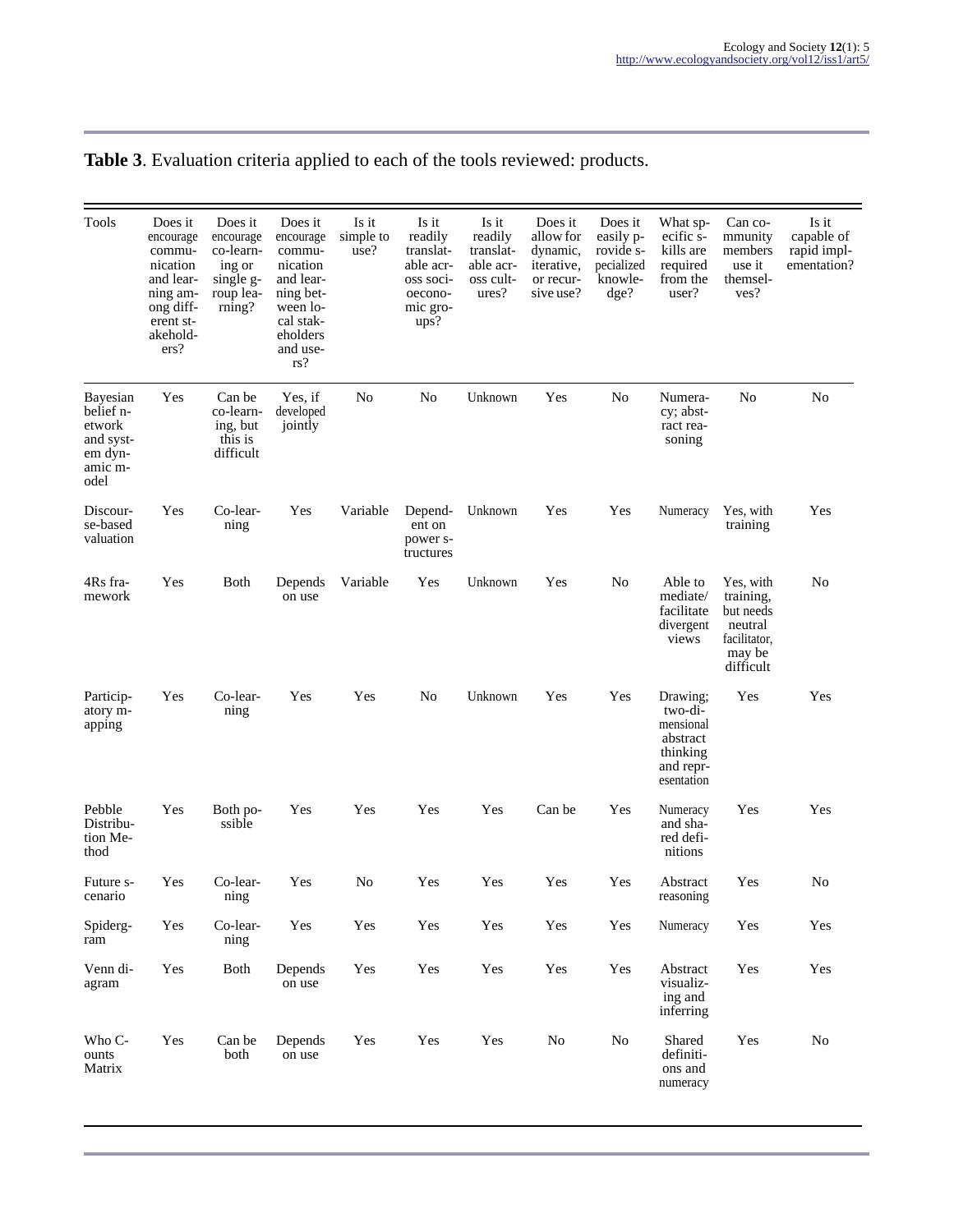**Table 4**. Evaluation criteria for tools grouped into their general capabilities, their use in practice, and the products they generate.

| <b>Tools</b>                                              | Does it enable<br>expression or<br>understanding of<br>uncertainty? | Are the results<br>readily comm-<br>unicable to<br>target groups?        | Are the results<br>easily aggregated<br>and summarized? | Are the results<br>clear and<br>appealing to<br>distant/central<br>policy/decision<br>makers? | Does it provide<br>reasonable levels<br>of accuracy? | Does it provide<br>reasonable levels<br>of precision? |
|-----------------------------------------------------------|---------------------------------------------------------------------|--------------------------------------------------------------------------|---------------------------------------------------------|-----------------------------------------------------------------------------------------------|------------------------------------------------------|-------------------------------------------------------|
| Bayesian belief<br>network and<br>system dynamic<br>model | Yes                                                                 | N <sub>0</sub>                                                           | Yes                                                     | Probably, yes                                                                                 | Yes                                                  | Yes                                                   |
| Discourse-based<br>valuation                              | Yes                                                                 | Variable                                                                 | Yes<br>Unknown                                          |                                                                                               | Yes                                                  | Yes                                                   |
| 4Rs framework                                             | Yes                                                                 | Variable                                                                 | N <sub>0</sub>                                          | Yes                                                                                           | Depends on<br>use                                    | Depends on use                                        |
| Participatory<br>mapping                                  | N <sub>0</sub>                                                      | Yes                                                                      | N <sub>0</sub>                                          | N <sub>0</sub>                                                                                | Possible, depends<br>on use                          | Depends on use                                        |
| Pebble Distrib-<br>ution Method                           | Yes (replication)<br>and explanation)                               | Yes                                                                      | Yes                                                     | Yes                                                                                           | Possible, depends<br>on use                          | Yes                                                   |
| Future scenarios                                          | Yes                                                                 | No, difficult<br>with illiterate<br>stakeholders                         | N <sub>0</sub>                                          | Unclear                                                                                       | Variable                                             | Depends on use                                        |
| Spidergram                                                | Partial                                                             | Yes                                                                      | Sometimes                                               | Unclear                                                                                       | Depends on<br>use                                    | Depends on use                                        |
| Venn diagram                                              | Depends on<br>use                                                   | Yes                                                                      | Unknown                                                 | Depends on<br>presentation                                                                    | Depends on<br>use                                    | Depends on use                                        |
| Who Counts<br>Matrix                                      | Depends on<br>use                                                   | Depends on<br>use and the<br>way in which<br>results are<br>communicated | Unknown                                                 | Depends on<br>presentation                                                                    | Depends on<br>use                                    | Depends on use                                        |

feasible. Therefore, the researcher must develop suitably flexible guidelines and quality controls for research of this type. Cross-checking procedures are important. Clarifying surprising or contradictory results is important; such clarifications can highlight significant failures of assumptions or indeed provide valuable new insights (Sheil and Liswanti 2007). One cross-checking method involves implementing different approaches to elicit the same information, a process called triangulation. Another cross-checking solution would be to make

sure that the membership of a focus group reflects the distribution of people or classes within the community. Yet another possibility is to start with coarse-level information and then iterate to finer and more precise information. The purpose and context will define the degree to which cross-checking is necessary. For example, a practitioner who has not yet developed trust with a community will have to implement a careful triangulation strategy, consulting widely with the community to determine if everything is as it seems, whereas a practitioner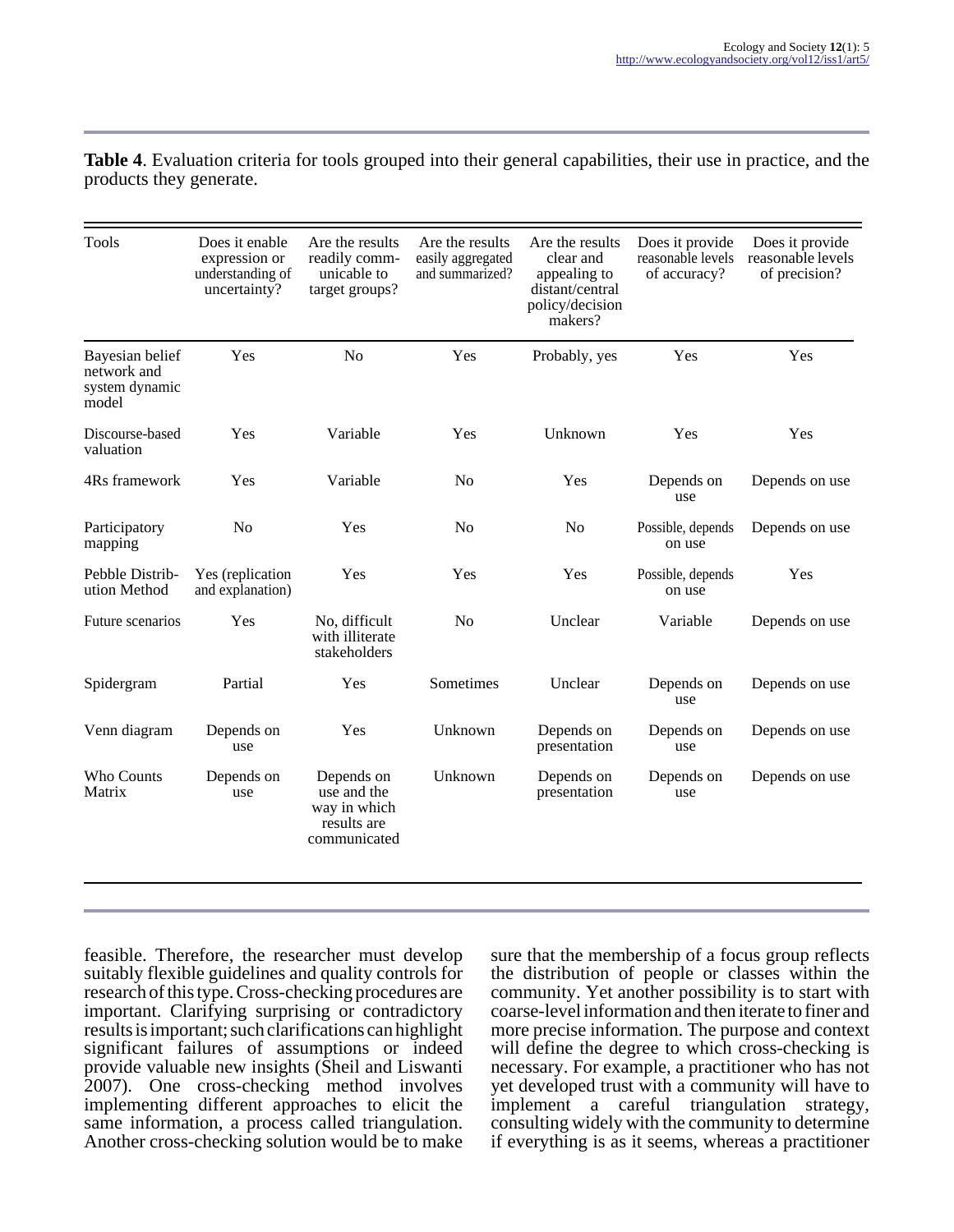with long-standing relationships with comanagement partners and a significant level of trust will have more reliable results, is more likely to spot a problem when it arises, and may find additional methods unnecessary.

The tools evaluated here are all flexible and can be applied adaptively to co-learning or comanagement approaches (Lynam et al. 2002). However, when a completely open research agenda is initiated in a co-management context, it is hard to predict where the process will lead. In this situation, investigators should encourage stakeholders to agree on a monitoring strategy for the process from the beginning. If the researcher/practitioner is a skilled facilitator and is comfortable adapting the tools, he or she can adapt them to suit the changing situation. Each tool can elicit a range of information or be used to achieve various outcomes. Future scenarios, for example, can identify major drivers of change that might then become the focus of the research. Scenarios can also be used to engage stakeholders in developing a common understanding of the future. The flexibility inherent in several of the tools reviewed here is a double-edged sword; on the one hand it increases the utility of the tool, but, on the other, it means that careless, uncritical, or ambiguous use may yield ambiguous results.

The flexibility of the tools is often an asset in precisely those situations in which the key issues are not yet clear or important questions have not been defined. In these contexts, it is recommended to start with creative and open tools such as future scenarios, Venn diagrams, participatory mapping, or spidergrams and then move steadily to the more focused methods such as discourse-based valuation or modeling. We also suggest shifting between creative and analytical tools to ensure that the results are not constrained by the tools or the issue currently in focus.

Uncertainty about the future is a key problem in decision making and research, and there are several participatory tools that can be used to explore the major sources of uncertainty as well as to quantify uncertainty by placing probability distributions on states or outcomes. Future scenarios explore uncertainty by stimulating creative thinking about the future and possible outcomes. Bayesian belief networks are also effective futuring tools, but require considerable specialist knowledge to use. Lynam (2001) has developed and used another method called "possibility diagrams," not included

in this review, that enables local communities to express quantitatively their uncertainty about outcomes or relationships.

Participatory tools are often used to facilitate colearning with a small group of participants. However, changing the views of a segment of a community can create new problems if the information and experience are not shared more widely. Communicating not only conclusions, but an understanding of where the conclusions come from, is important, but is a challenge. We have used theatre, videos, meetings, pamphlets, and posters to communicate results back to communities and other stakeholders. For instance, future scenarios narratives can be enacted as plays to demonstrate the possible stories about the future that the participants have developed. Where possible, a communication and dissemination strategy should be planned from the outset.

Different forms of engagement are appropriate in different circumstances. We might erroneously assume that more participation is always better and that co-management is preferable to co-learning, which is in turn superior to extractive and diagnostic approaches. However, this is not necessarily true in a project context. We know that it is difficult to involve every stakeholder in every decision, because neither time nor resources will allow it. Even polling views requires a considerable investment of resources. The practitioner needs to judge the strategies that can best enhance recognition of local people's stake in natural resource management.

Many of the tools discussed here, but particularly the computer-based modeling tools have the potential to become ends unto themselves, with the researchers focusing almost exclusively on development of the tool. This is a trap that needs to be avoided. The reason why a tool is being used needs to be clearly articulated in terms of a goal or end point that can be reached. The use of the tool after this end point must be justified, and the revised goal and new end point must be clearly stated.

### **CONCLUSIONS**

Participatory tools are rarely used alone; they are typically part of a series of methods and procedures. Very often it is the combination of methods and the robustness of the research and implementation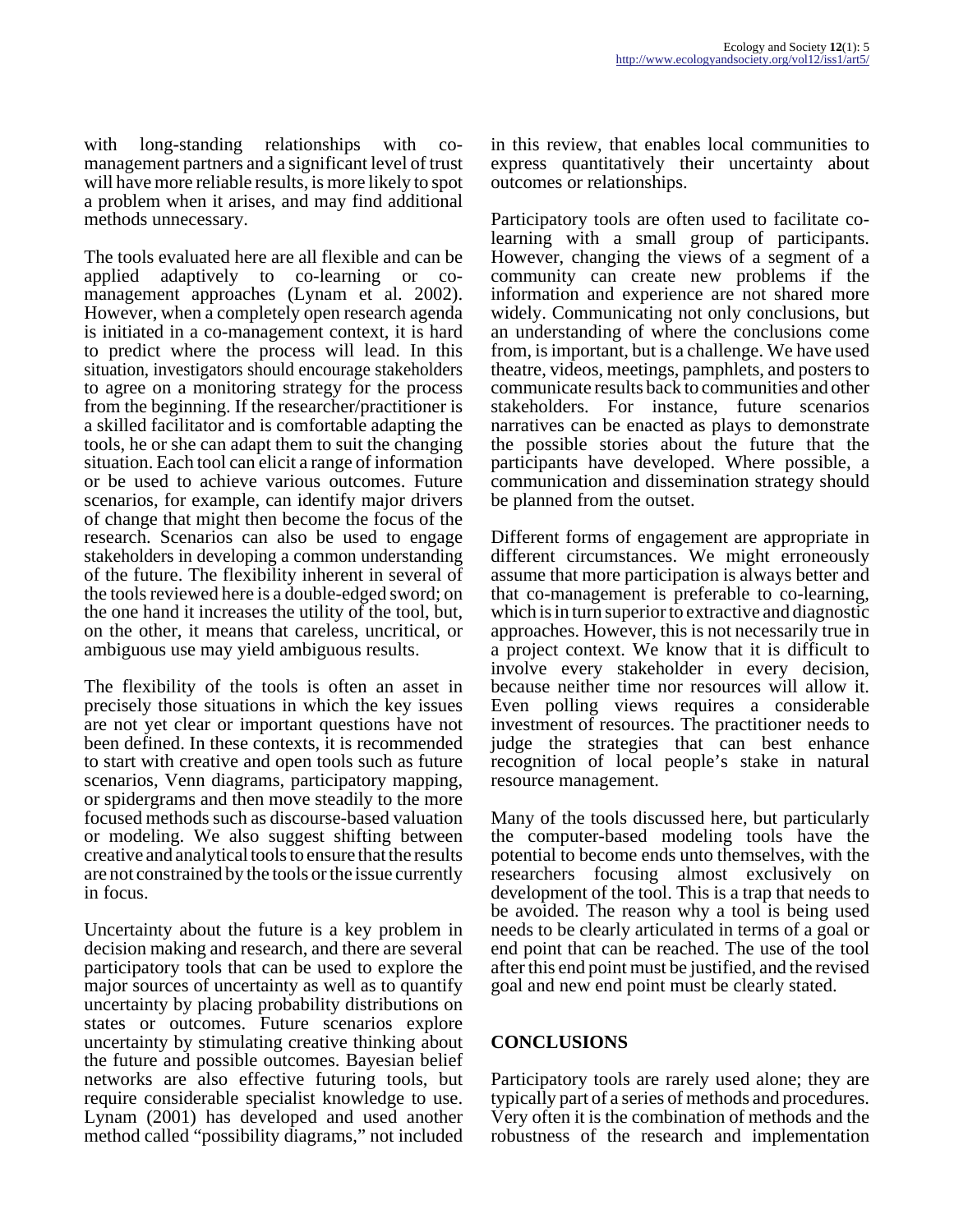design that determines if the tool is useful and ultimately effective. Although the process and context of implementation are critically important, we are able to provide a set of general guidelines to enable potential users to identify which tools may be best suited for their purposes. Most have a range of uses and applications. Some, such as spidergrams or Pebble Distribution Method can be used for many purposes; others such as participatory mapping are relatively narrow in their use. The criteria that we adopt are a first step in simplifying the process of tool selection. For most investigations or collaborations, we recommend general-purpose tools in the early stages of an analysis and then more situation-specific tools applied in a more precise and carefully defined manner to narrow the focus. Unexpected or contradictory results should always be examined further; we often learn most from investigating surprises.

*Responses to this article can be read online at: <http://www.ecologyandsociety.org/vol12/iss1/art5/responses/>*

#### **Acknowledgments:**

*The production of this review was made possible by a grant from the Swiss Agency for Development and Cooperation (SDC) to CIFOR. Douglas Sheil was funded by the SDC, and the wider work discussed here has also been supported by ITTO, the World Bank, and the EC. The work of Trikurnianti Kusumanto was supported by the ADB and the DFID. The Japan Center for Area Studies, National Museum of Ethnology, also supported the contributions of Wil de Jong to this paper. The work leading to this paper was supported by the Swiss Agency for Development and Cooperation and by the German Federal Ministry for Economic Cooepration and Development.*

### **LITERATURE CITED**

**Anderson, J., J. Clément, and L. V. Crowder.** 1999. Pluralism in sustainable forestry and rural development: an overview of concepts, approaches and future steps. Pages 17-28 *in* FAO. *Pluralism and sustainable forestry and rural development: proceedings of the International Workshop on Pluralism and Sustainable Forestry and Rural Development* (Rome, 1997). FAO, Rome, Italy.

**Arrow, K.** 1951. *Social choice and individual values.* Wiley, New York, New York, USA.

**Cain, J.** 2001. *Planning improvements in natural resources management; guidelines for using Bayesian networks to manage development projects.* Institute of Hydrology, Wallingford, UK.

**Campbell, B. M., and M. K. Luckert, editors.** 2002. *Uncovering the hidden harvest; valuation methods for woodland and forest resources.* Earthscan, London, UK.

**Chambers, R.** 1992. *Rural appraisal: rapid relaxed and participatory.* IDS Discussion Paper 311. Institute of Development Studies, University of Sussex, Brighton, UK.

**Chambers, R.** 1997. *Whose reality counts? Putting the first last.* ITGD Publishing, London, UK.

**Colfer, C. J. P.** 1995. *Who counts most in sustainable forest management?* CIFOR Working Paper 7. Center for International Forestry Research (CIFOR), Bogor, Indonesia.

**Colfer, C. J. P., M. A. Brocklesby, C. Diaw, P. Etuge, M. Günter, E. Harwell, C. McDougall, N. M. Porro, R. Porro, R. Prabhu, A. Salim, M. A. Sardjono, B. Tchikangwa, A. M.Tiani, R. Wadley, J. Woelfel, and E. Wollenberg.** 1999*a. The grab bag: supplementary methods for assessing human well-being.* The Criteria & Indicators Toolbox Series, Number 6. Center for International Forestry Research (CIFOR), Bogor, Indonesia.

**Colfer, C. J. P., R. Prabhu, C. McDougall, N. M. Porro, and R. Porro.** 1999*b. Who counts most? Assessing human well-being in sustainable forest management.* The Criteria & Indicators Toolbox Series, Number 8. Center for International Forestry Research (CIFOR), Bogor, Indonesia.

**Cooke, B., and U. Kithari, editors.** 2001. *Participation: the new tyranny?* Zed Books, London, UK.

**Diaw, M. C., and T. Kusumanto.** 2005. Scientists in social encounters: the case for an engaged practice of science. Pages 72-109 *in* C. J. P. Colfer, editor. *The equitable forest: diversity, community and resource management.* Resources for the Future and CIFOR, Washington, D.C., USA.

**Dubois, O.** 1998. *Capacity to manage role changes*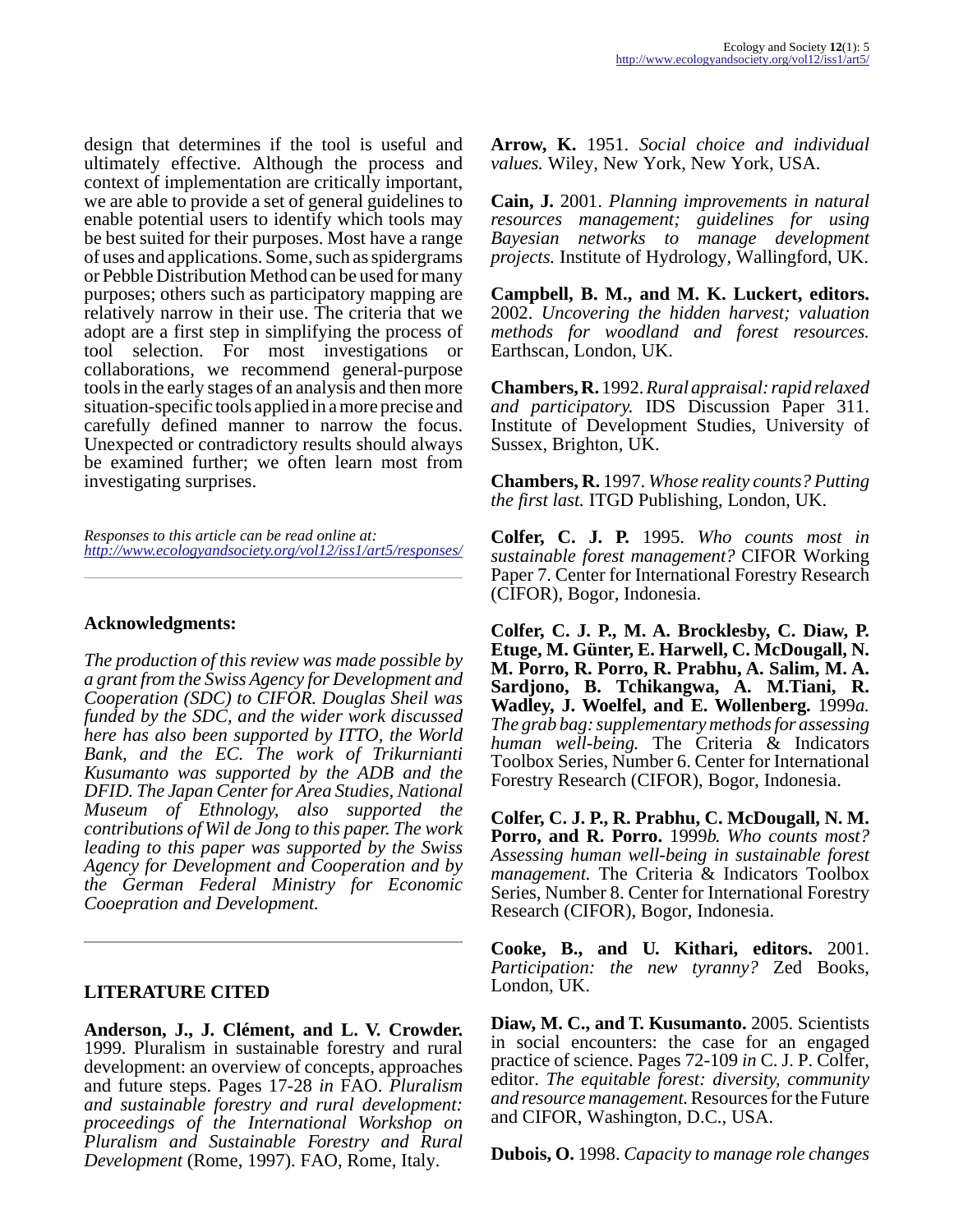*in forestry: introducing the '4Rs' framework.* International Institute for Environment and Development (IIED), London, UK.

**Gass, G., S. Biggs, and A. Kelly.** 1997. Stakeholders, science and decision making for povery-focused rural mechanization research and development. *World Development* **25**(1):115-126.

**Groot, A., and M. Maarleveld.** 2000. *Demystifying facilitation in participatory development.* Gatekeeper Series, Number 89. International Institute for Environment and Development (IIED), London, UK.

**Guijt, I., and M. Kaul Shah.** 1998. General introduction: waking up to power, process and conflict. Pages 1-23 in I. Guijt and M. Kaul Shah, editors. *The myth of community: gender issues in participatory development.* Intermediate Technology London, UK.

**Hawkins, J. M., editor.** 1990. *Oxford reference dictionary.* Clarendon Press, Oxford, UK.

**Long, N., and A. Long, editors.** 1992. *Battlefields of knowledge: the interlocking of theory and practice in social research and development.* Routledge, London, UK.

**Lynam, T.** 1999. Adaptive analysis of locally complex systems in a globally complex world. *Conservation Ecology* **3**(2): 13. [online] URL: [http](http://www.consecol.org/vol3/iss2/art13) [://www.consecol.org/vol3/iss2/art13.](http://www.consecol.org/vol3/iss2/art13)

**Lynam, T., F. Bousquet, C. Le Page, P. d'Aquino, O. Barreteau, F. Chinembiri, and B. Mombeshora.** 2002. Adapting science to adaptive managers: spidergrams, belief models, and multiagent systems modeling. *Conservation Ecology* **5**  $(2)$ : 24. [online] URL: [http://www.consecol.org/vol5/](http://www.consecol.org/vol5/iss2/art24)  $iss2/art24$ .

**Lynam, T. J. P.** 2003. Scientific measurement and villagers' knowledge: an integrative multi-agent model from the semi-arid areas of Zimbabwe. Pages 188-217 *in* M. A. Janssen, editor. *Complexity and ecosystem management; the theory and practice of multi-agent systems.* Edward Elgar, Cheltenham, UK.

**Lynam, T. J. P.** 2001. *Participatory systems analysis; an introductory guide.* IES Special Report 22. Institute of Environmental Sciences (IES),

University of Zimbabwe, Harare, Zimbabwe, and Center for International Forestry Research (CIFOR), Bogor, Indonesia.

**Lynam, T. J. P., R. Cunliffe, and I. Mapaure.** 2004. Assessing the importance of woodland landscape locations for both local communities and conservation in Gorongosa and Muanza Districts, Sofala Province, Mozambique. *Ecology and Society* **9**(4): 1. [online] URL: [http://www.ecologyandsociety.](http://www.ecologyandsociety.org/vol9/iss4/art1) [org/vol9/iss4/art1.](http://www.ecologyandsociety.org/vol9/iss4/art1)

**Mascarenhas, J.** 1991. Participatory rural appraisal and participatory learning methods: recent experiences from Myrada and South India. *RRA Notes* **13**: 26-32.

**Nazarea, V., R. Rhoades, E. Bontoyan, and G. Flora.** 1999. Defining culturally relevant indicators: What are we waiting for? *Human Organization* **58**:219-220.

**Nemarundwe, N., and M. Richards.** 2002. Participatory methods for exploring livelihood values derived from forests: potential and limitations. Pages 168-197 *in* M. K. Luckert and B. M. Campbell, editors. *Uncovering the hidden harvest; valuation methods for woodland and forest resources.* People and Plants Conservation Series. Earthscan, London, UK.

**Nemarundwe, N., W. de Jong, and P. Cronkleton.** 2003. *Future scenarios as an instrument for forest management: manual for training facilitators of future scenarios.* Center for International Forestry Research (CIFOR), Bogor, Indonesia.

**Pavlikakis, G. E., and V. A. Tsihrintzis.** 2003. A quantitative method for accounting human opinion, preferences and perceptions in ecosystem management. *Environmental Management* **68**:193-205.

**Pretty, J. N., I. Guijt, I. Scoones, and J. Thomson.** 1995. *A trainer's guide for participatory learning and action.* Participatory Methodology Series. International Institute for Environment and Development (IIED), London, UK.

**Ramirez, R.** 1999. Participatory learning and communication approaches for managing pluralism: implications for sustainable forestry, agriculture and rural development. Pages 17-28 *in* FAO. *Pluralism and sustainable forestry and rural development: proceedings of the International*